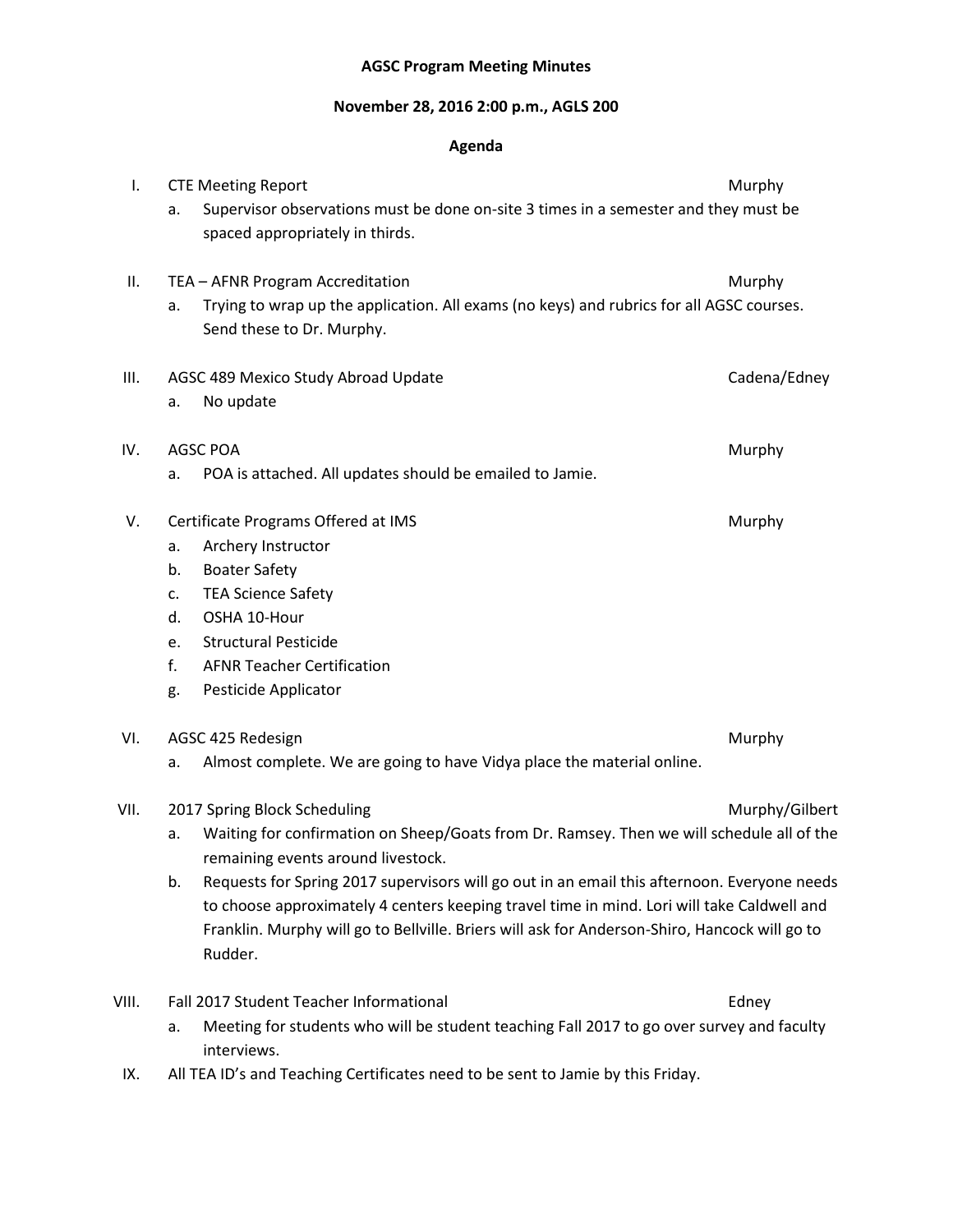X. Summer welding course will no longer be offered at Blinn so to fill the demand we will offer it as a 489 this summer. The course will then be a 300 level course for Teaching Metal Technology. Course will be held at IMS.

Next Meeting: January 23, 2:00 p.m., AGLS 200

Attendees: Murphy, Hanagriff, Moore, Gilbert, Barbeau, Hancock, Briers, Norgaard